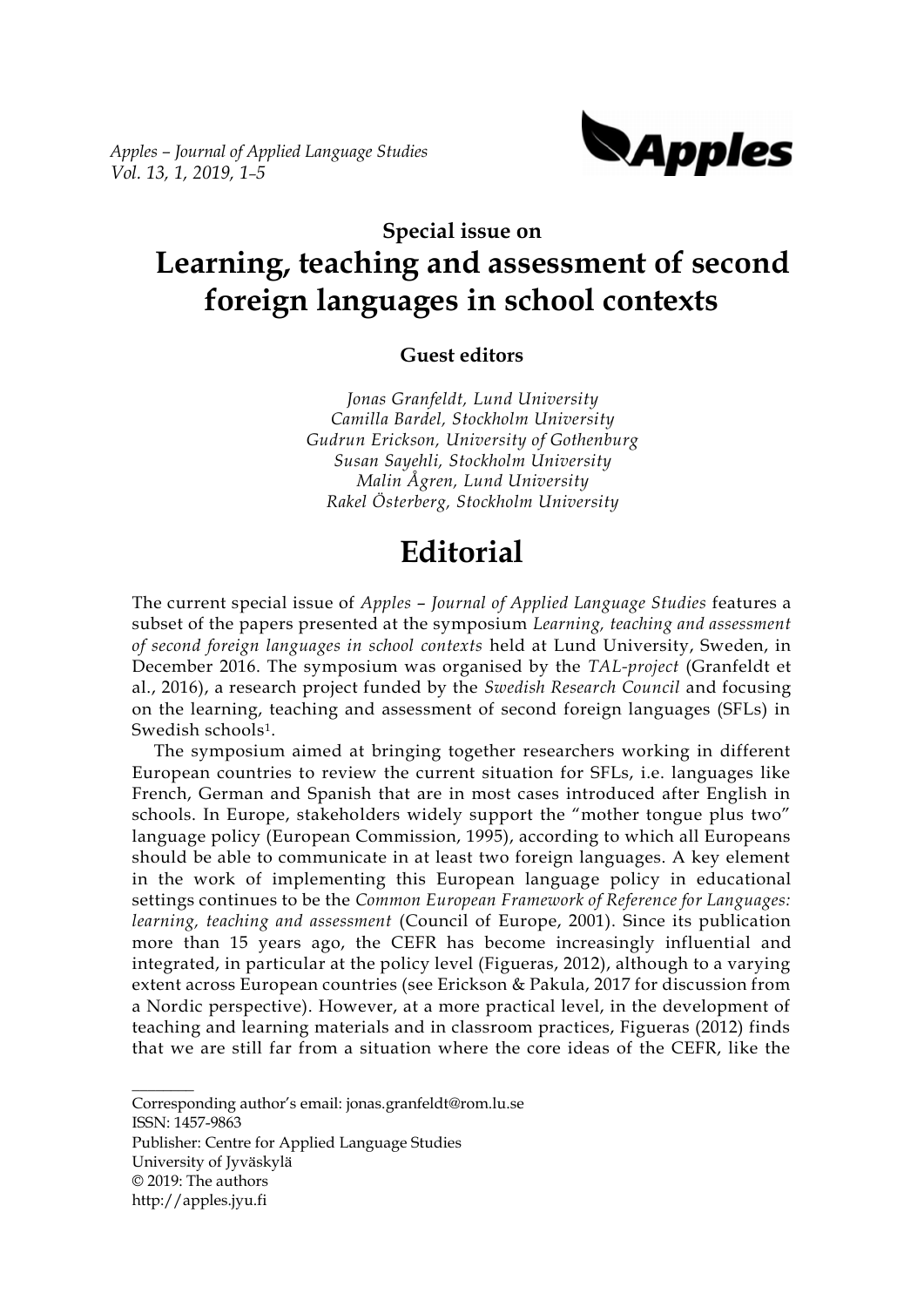actionoriented-approach, are fully implemented. As a sign of its considerable influence, nearly all papers in the present volume refer to the CEFR in some way (see below for details)2.

Despite long-standing political and societal ambitions and the development of high-level policy documents to support learning, teaching and assessment of foreign languages, such as the CEFR, reports and studies repeatedly suggest that SFLs are facing major challenges in many European educational systems. Commissioned by the European Council in 2007, *The First European Survey on Language Competences* (ESLC) studied both linguistic competences and contextual factors in 16 educational settings (European Commission, 2012). Among many other results, the ESLC report highlights the special status of English in contemporary western societies. Importantly, the ESLC also underlines the necessity of looking not only at pupils' achievements, but to include also the wider context in order to understand the current situation for SFLs in different countries (see e.g., Österberg & Bardel, 2016). In fact, the report from the ESLC also shows a great deal of variability between countries with respect to contextual factors such as policy, starting age and time allotted to teaching of SFLs.

In an attempt to contribute to further illustrations of contextual differences for SFLs in Europe, **a first purpose** of this special issue is to bring together empirical research on SFLs in the school context from different European countries. Some papers focus on contextual issues only whereas others also include learning outcomes. **A second purpose** of the special issue is to highlight learning, teaching and assessment of *oral language proficienc*y. There are several reasons for this. Studies on learners' perceptions of the relative importance of different language skills tend to show that speaking is ranked very high (Fernández & Andersen, 2019/this issue). Moreover, oral production and interaction are to some extent under-researched competences. As an illustration, it can be noted that oral language proficiency was not included in the ESLC.

The special issue is divided into two parts, reflecting the two main purposes of the publication. In the first part, there are four papers focusing on SFLs in the school context in different European countries. The first paper by **Bardel, Erickson and Österberg** sets the ground by providing an overview of relevant research and reports on SFLs in the Swedish school context. The focus is on learning, teaching and assessment of SFLs in Sweden with certain comparisons made with other European countries. Such an overview has been lacking and it will be important in developing new research in this area. The paper points at both dilemmas and prospects for SFLs in Sweden. The authors discuss the fact that an SFL is not mandatory in the Swedish educational system and that despite measures introduced by the Government since 1994, the number of pupils studying an SFL does not seem to increase. The second paper by **Granfeldt, Sayehli and Ågren** presents the results of an empirical investigation into some relevant contextual factors for teaching and learning of SFLs in the Swedish school context. A stratified random sampling method was used to identify a large number of schools across the country using both socio-economic and geographical inclusion parameters. The paper reports on results from 147 school leaders who answered a detailed questionnaire about resources for and organisation of SFLs. The results show that there are differences both between languages (French, German and Spanish) and between schools, some of which can be related to socioeconomic characteristics of the schools and others to geographical differences. The third paper by **Fernández and Andersen** offers an analysis of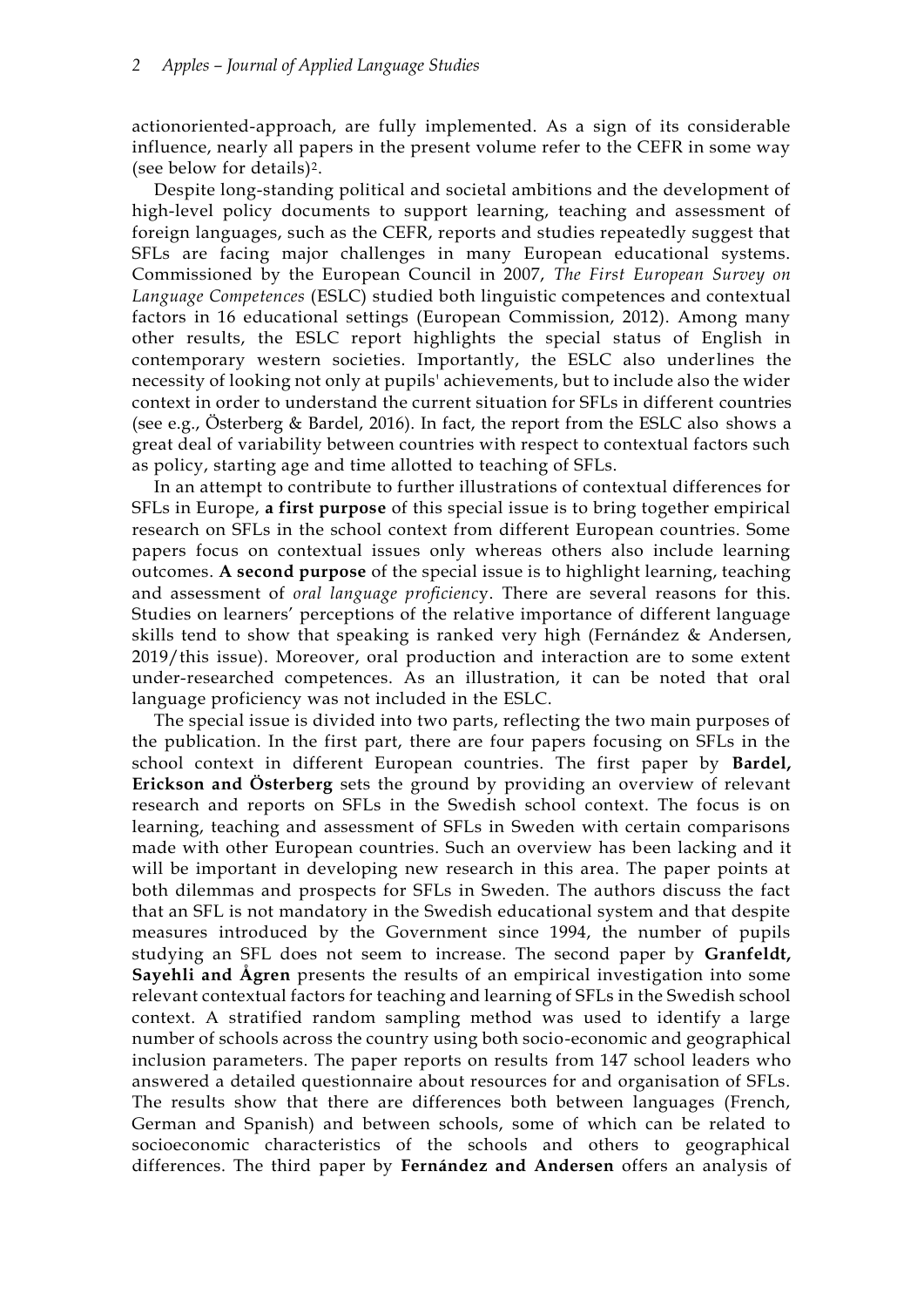how oral proficiency is understood and, in particular, how progression is interpreted in the Danish educational system, from primary school to the university level. The study focuses on the three most taught SFLs in Denmark: French, Spanish and German. Comparisons between how progression is interpreted in language syllabi in Denmark and in the CEFR are also made. Through a detailed analysis of curricula documents, the authors find that progression above all seems to be interpreted at the level of tasks in the sense that different education levels encode different oral tasks. The paper by **Mitchell and Myles** concludes the first part of the special issue. Their paper thoroughly describes the policy and practice of foreign language education in England with a particular focus on early language learning. They also present empirical results from a classroom study on French in Year 3 beginner group and report that the children found an oracy-led teaching approach stimulating and enjoyable and that the children made observable progress in French. However, the low number of teaching hours (38 per year) put high demands on teachers to make the most out of the limited time allowance they have at their disposal. The authors finally discuss a potential conflict between, on the one hand, a willingness to maximise learning activities in order for the pupils to reach curriculum goals and, on the other hand, a need to focus on learning strategies in order for pupils to 'learn how to learn'.

In the second part, there are four papers on learning, teaching and assessment of (second) foreign languages. Two of the papers in this section are conceptual papers and two papers present empirical research. The paper by **Pakula** is a conceptual paper and starts by taking stock of what is known about learning oral proficiency in a foreign language in the two main research traditions, the psycholinguistic approach and the socio-cultural approach. The author then goes on to discuss the teaching of oral skills as part of language teachers' pedagogical content knowledge and focuses on what a language teacher needs to know about speaking and on what is important in teaching speaking. The paper ends by a list of recommendations to teachers and suggestions for further research. The following paper by **Nilsson, Harjanne and Rosell Steuer** presents an empirical investigation of how student teachers of SFLs (Spanish, German, French and Italian) in the Swedish context reflect on the importance of oral production and grammar in foreign language teaching during their theoretical courses and after their school practicum. The authors discuss, in relation to previous research, the origins of students' teaching cognition and to what extent it is based on their own experiences as pupils or university students or influenced by readings and seminars during language teacher education. Another topic in the paper is students' cognition about teaching oral proficiency in relation to their cognition about teaching grammar in the foreign language. The last two papers are concerned with the assessment of oral language proficiency. In her conceptual paper, **Figueras** discusses the key role of assessment in learning and teaching in general and in the skill of speaking in particular. The central role of tasks characteristics is also highlighted together with the importance of taking into consideration the implications and impact of different task characteristics. The author shows how research and social changes have reshaped the way speaking is defined and operationalised, and illustrates how speaking can be assessed validly and reliably. The paper ends with some recommendations for the development of useful and meaningful assessment tasks, which foster use of assessments contributing to learning. The last paper of this volume by **Borger** presents an empirical investigation of interaction features that were salient to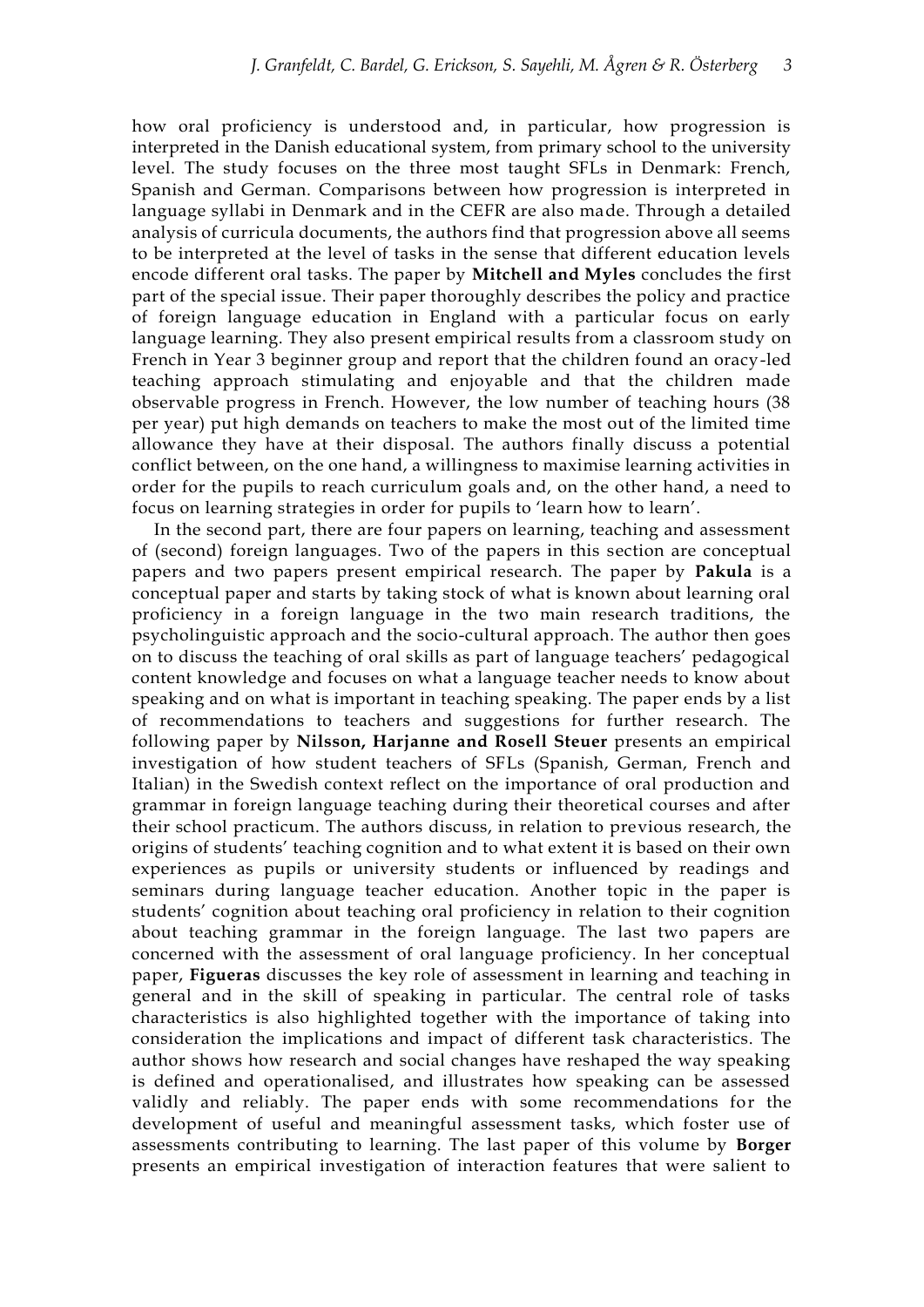raters as they evaluated performances in a paired speaking test, part of a mandatory Swedish national test of EFL. Two groups of raters, 17 Swedish EFL teacher-raters and 14 external European raters, were included in the study. It is shown that raters incorporated a variety of interaction features in their rating decision, both at micro- and macro-level. Raters perceived the construct of interactional competence as co-constructed by the interlocutors and therefore contextdependent. The author ends with discussing implications for assessment in high-stakes contexts.

We hope that SFL researchers and teachers alike will find the collection of papers in the current special issue informative and interesting.

#### **Endnotes**

<sup>1</sup> For more information, see www.tal.lu.se

<sup>2</sup> The CEFR was recently complemented by a Companion Volume (CV) (Council of Europe, 2018). Building on the CEFR, the CV introduces new descriptors and new scales for certain areas.

## **References**

- Fernandez, S., & Andersen, H. L. (2019/this issue). Oral proficiency in second and third foreign languages in the Danish education system. *Apples – Journal of Applied Language Studies, 13*(1), 49–67.
- Council of Europe. (2001). *Common European Framework of Reference: learning, teaching and assessment*. Cambridge: Cambridge University Press.
- Council of Europe. (2018). *Common European Framework of Reference for languages: learning, teaching, assessment. Companion volume with new descriptors*. Retrieved from https://rm.coe.int/cefrcompanion-volume-with-new-descriptors-2018/1680787989
- Erickson, G., & Pakula, H.-M. (2017). Den gemensamma europeiska referensramen för språk: Lärande, undervisning, bedömning – ett nordiskt perspektiv [The Common European Framework of Reference for Languages – a Nordic Perspective]. *Acta Didactica Norge – nasjonalt tidsskrift for fagdidaktisk forsknings- og utviklingsarbeid, 11*(3)*.*  Retrieved from https://www.journals.uio.no/index.php/adno/article/view/4789
- European Commission. (1995). *White paper on Teaching and learning: towards the learning society.* Retrieved from https://publications.europa.eu/en/publication-detail/- /publication/d0a8aa7a-5311-4eee-904c-98fa541108d8/language-en
- European Commission. (2012). *First European Survey on Language Competences. Executive summary*. EC: Education and training. Retrieved from SurveyLang http://www.survey lang.org/media/ExecutivesummaryoftheESLC\_210612.pdf
- Figueras, N. (2012). The impact of the CEFR. *ELT journal*, *66*(4), 477–485.
- Granfeldt, J., Bardel, C., Erickson, G., Sayehli, S., Ågren, M. & Österberg, R. (2016). Muntlig språkfärdighet i främmande språk–en studie av samspelet mellan lärande, undervisning och bedömning i svensk skolkontext. Presentation av det nya forskningsprojektet TAL [Oral proficiency in foreign languages – an alignment study of learning, teaching and assessment in the Swedish school context]. *LMS-Lingua, 2*, 1– 6. Retrieved from http://www.spraklararna.se/wp-content/uploads/2016/07/Muntlig-Spra%CC%8Akfa%CC%88rdighet-forskningsprojektet-TAL.pdf
- Österberg, R., & Bardel, C. (2016). Det andra främmande språket i svensk skola [The second foreign language in the Swedish school system]. In C. Bardel, Y. Falk, & C. Lindqvist (Eds.), *Tredjespråksinlärning* (pp. 13–32). Lund: Studentlitteratur.